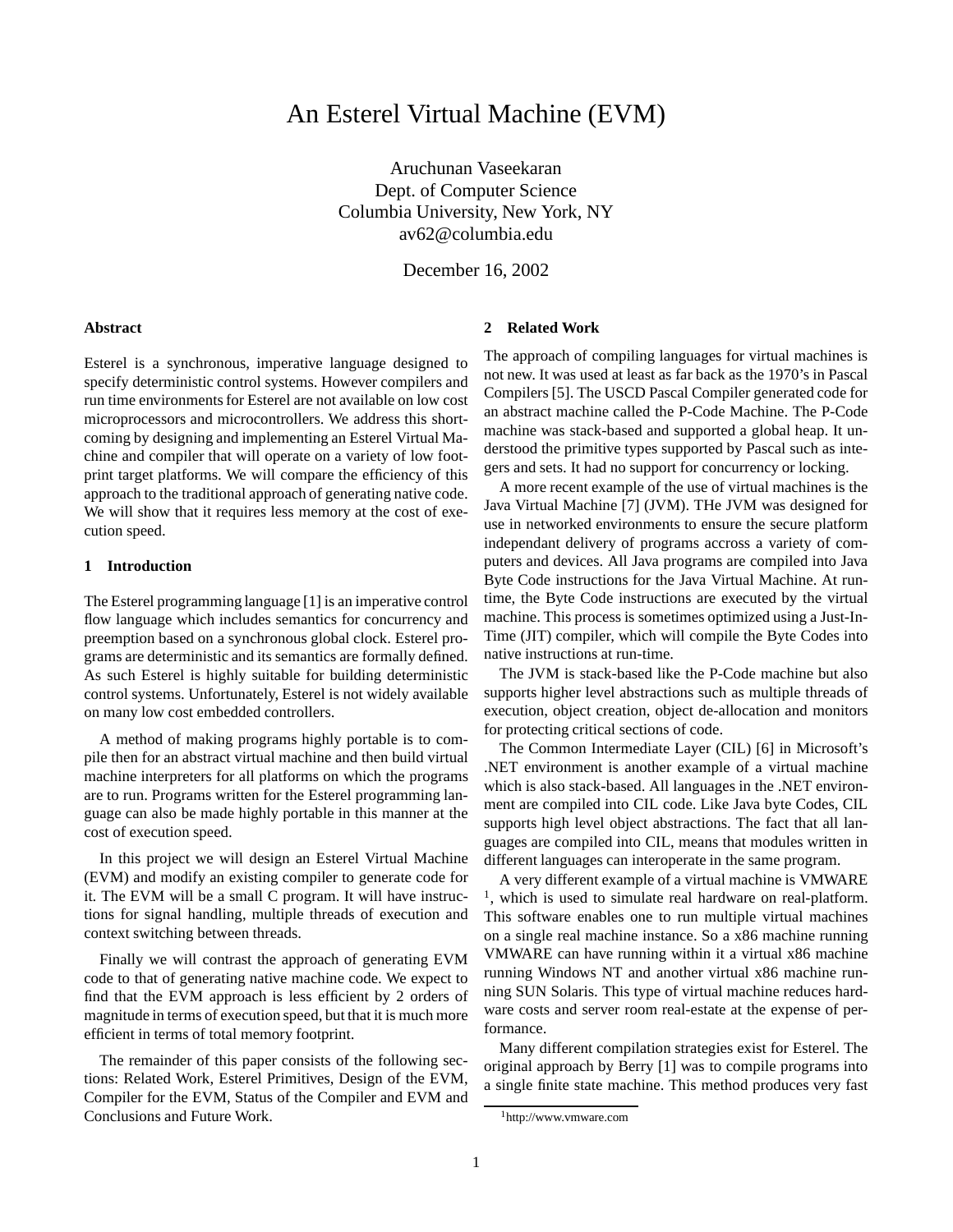code but suffers from state-space explosion as the program size increases. An improved approach also due to Berry mapped the Esterel program into a network of logic gates and then generated code that simulated the network. This hardware simulation approach scaled very well with program size but generated much slower code than the single finite state machine approach.

The EC compiler by Edwards [2, 3], transforms the program into a concurrent control-flow graph. This graph is then analyzed and transformed into a set of individual program threads which are statically scheduled. We prefer to visualize this as a set of finite state machines which are statically scheduled. The point at which execution of a finite state machine stops and at a which another finite state machine resumes execution can be determined at compile time for most Esterel programs. The EC approach generates smaller and nearly as efficient code as the hardware approach but cannot compile all classes of legal Esterel programs.

## **3 Esterel Features**

We will briefly review some of the features of the Esterel language in order to illustrate the design of the EVM. The features are the Esterel Primitives, Concurrency and Causality and Reincarnation.

## *3.1 Esterel Primitives*

The Esterel language is built around a a few primive operations which can be used to express other language features.

```
pr e s ent S then p e ls e q end
emit S
loop p end
pause
suspend p when S
trap T in p end
e x i t T
p \mid q
```
The **present** statement checks for the existance of a signal and then conditionally executes its body. If the condition fails the **else** part of the statement is executed.

The **emit** statement, makes the signal S present in this instant. The **loop** statement is a conventional loop construct which executes its body repeatedly.

The **pause** statement is unconventional, it causes execution to stop for the current instant. In the next instant or cycle execution resumes at the statement succeeding the **pause** statement.

The **suspend** statement, executes its body in the current instant. If the body does not terminate in the current instance, the body will continue to be executed in later cycles only when the condition S is not present.

The **trap** and **exit** statement together form Esterels preemption mechanism. The body of the trap statement is run in all instants that the trap statement is executed. If an **exit** statement (corresponding to the trap) is executed inside the trap body the trap statement will terminate when the body of the trap has finished for the current instant. The body will finish when it either calls an **exit** or

when it executes a **pause** or when it terminates. When a body contains multiple threads runnning in parallel, then an **exit** in one thread causes all threads to terminate once the other threads have finished for the current instant.

Traps cans be nested and when multiple exits are executed (from threads within a trap) the exit for the outermost trap takes precedence over the other. The effect of the exit statement is equivalent to raising an exception.

The parallel operator is used to run multiple statements in parallel. The parallel statement terminates when all threads in the parallel have terminated. Note that the statements being run in parallel can terminate in the current instant or in later cycles. However the group of statements within the parallel will only terminate when all threads have terminated.

### *3.2 Concurrency and Causality*

Compiling Esterel poses some subtle difficulties because of the instaneous nature of signal propagation and statement execution in the language. Sigals propagate instantly and can have only one value in a cycle. This means that statements that emit a given signal must be run before statements that test the value of that signal in the current instant. It is implied that the two sets of statements are in sibling threads, as it will be illegal to emit and then test the value of a signal within one thread within an instant. The statements in the threads are said to have causal links which must be maintained at run-time.

To compile such programs, the threads in the program must be scheduled so as not to violate causality. This scheduling is done statically at compile time.

## *3.3 Reincarnation*

In general statements in Esterel can execute only once in a given instant, however in some cases there is complicated interaction between concurrency, traps and loops which can cause the statements to be executed more than once in an instant. This behaviour is called reincarnation and is a difficult compilation issue.

#### **4 Design of the EVM**

#### *4.1 Design Choices*

The main design choice in the EVM is wether to provide explicit instruction support for Esterel features such as threads and exceptions. The alternate approach is to design the minimum virtual machine which supports an esterel compiler which compiles down to a subset of C without any notions of threads or exception handling. The latter approach leads to a program which is more removed from the original Esterel program and will result in greater code size. This is because code needs to be inserted to remember the point where execution left off in a cycle. This is equivalent to inserting code to simulate a program counter.

The approach we have taken is that of providing explicit support for threads and exceptions. We believe this results in shorter machine code and is easier to compile down to.

The approach taken in designing the EVM is to specify a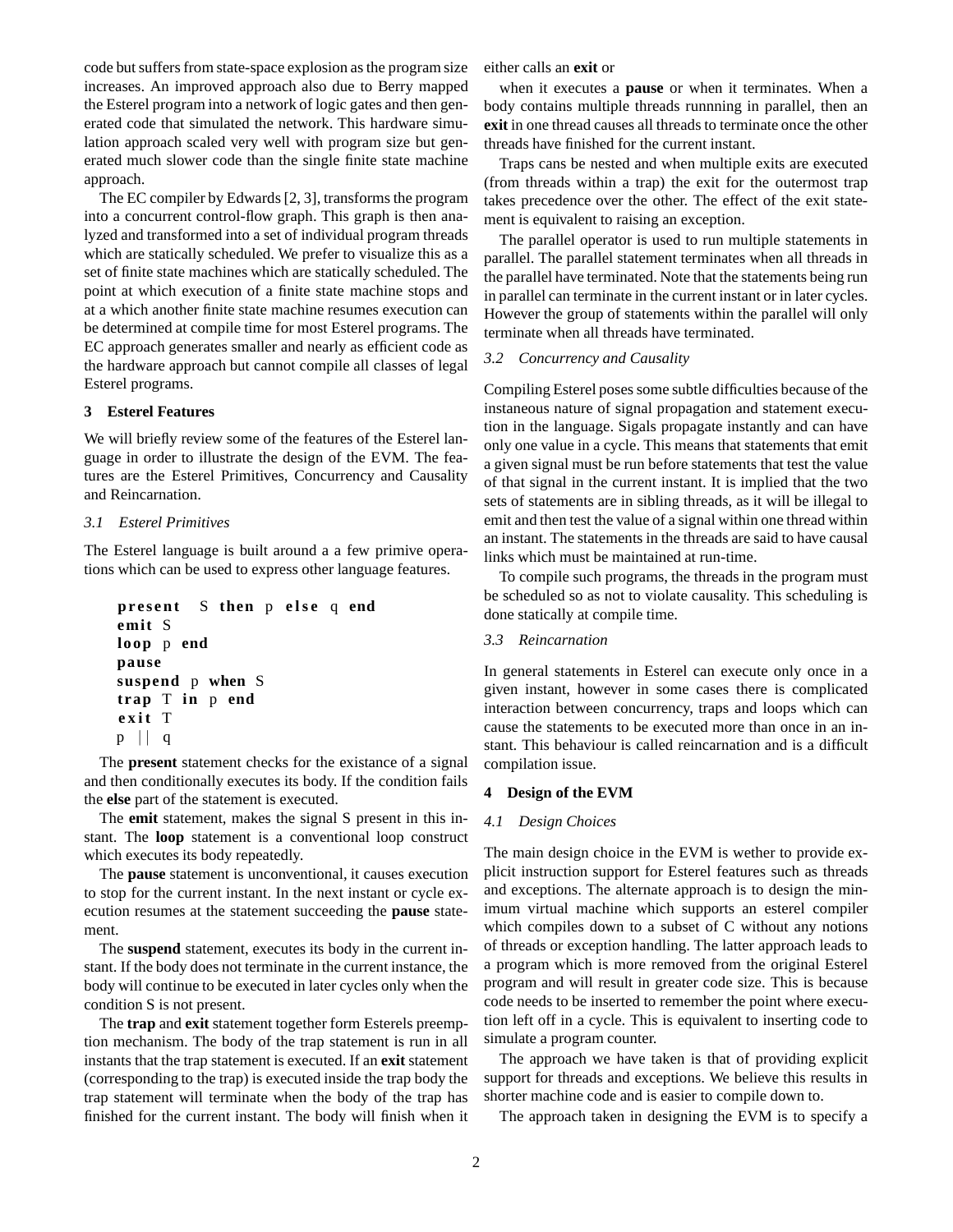relatively simple virtual processor with a few additional instructions for thread and exception handling. The EVM also has conventional branching, arithmatic and logical operations. The EVM does not specify a word size as this needs to be varied depending on the application. We can conceive of application which require a 8 bit word size such as one to control the lights in a Automobile to flight control applications which require 32 bit word size size. We envision that the word size will be a run-time parameter to the compiler and a compile time setting for the EVM source code.

*4.2 Using the EVM*

The EVM is initialized with the EVM Bytes Codes of all the modules comprising the application and a pointer to the topmost module. Once initialized the EVM is ready to be executed as part of a system.

The EVM is called once each cycle. Prior to being called it's state is updated with the state of external input signals for the current environment. Immediately after the EVM is called the values of external output signals are read from it and passed to the environment in some system specific manner.

The cycle time of an EVM program is determined by the maximum time it will take to run for a cycle. This is a function of the program, the efficiency of the EVM implementation and the speed of the processor which is running the EVM. It is the responsibility of the system designer to ensure that the cycle time of the EVM program is within the required response time of the system.

*4.3 Registers*

The EVM has a simple register set which includes a program counter (PC), 8 general purpose registers (R0-R8), a state register SR, and a flags register FL which holds the results of the last arithmatic or logical operation performed. There is also a stack register (SP).

*4.4 Address Spaces & Data Structures*

The EVM has a single byte addressable memory space, which is divided into a code area and a data area. The evm instructions are stored and executed from the the code area. The Data area is used to store evm state information, a stack as well as working memory for the executing progam. The state information comprises of signal states, thread states and EVM state. The stack in the EVM is very temporary and is not preserved accross thread invocations. Its purpose is to aid in evaluating expressions within a thread and within a cycle.

## **4.4.1 EVM State**

The EVM state is used to restart the execution of the program between cycles. It consists of a pointer to the thread state of the main thread. The main thread is defined as the first thread in the topmost module of the program.

## **4.4.2 Signal State**

The signal state is used to store the current values of signals in the system. The signals are referenced by index and the signal state area is organized as an array of both input and output signals.

#### **4.4.3 Thread State**

The thread state area is used to store information about all threads in the system. Each thread in the system has a globally unique id. The per thread information stored is its id,the completion code of the thread, the id of the parent thread, a trap state area, a pointer to the starting instruction for the thread and an area to save the register state of the thread when it needs to call a child thread or when it performs a co-routine style context switch to a sibling thread.

The thread completion code is an integer which stores the completion state of the thread. The completion code can take integer values of -1 and higher. A value of -1 means that the thread has performed a coroutine call to another thread. This means that the thread has not finished executing for this cycle. A value of 0 means that the thread has terminated. A value of 1 means that thread has finished execution for the current cycles (it executed a **pause**). A value higher than 1 means that the thread hit an exception of that value.

## **4.4.4 Trap State**

The trap state is used to store the current traps that are active within the scope of the current thread. For each active trap there is a global trap id and an address to which the thread must branch to after an exception executed. This address is the address following the end of the corresponding trap statement or the address of the trap handler if one has been defined. By remembering which traps are active in this way, the evm knows what to do when the progam hits an exception. If it hits a exception for which there is a handler in the current thread it branches to the corresponding trap address. If there is no trap handler defined, then the EVM causes the thread to terminate with the completion code equal to the trap id. Control then passes to the calling thread and the action is repeated after waiting for any sibling threads to complete. Trap handling will be discussed further in a later section.

## *4.5 Instructions*

The instruction set of the EVM can be divided into the following categories: signal, thread, trap, branching, memory address, arithmatic and logical. Instruction are encoded using variable length codes as some of the specialized instructions (**threadwait** in particular) need to be very large. The memory addressing, arithmatic and logical instructions will not be described in more detail except to say that all memory addressing is direct (for simplicity).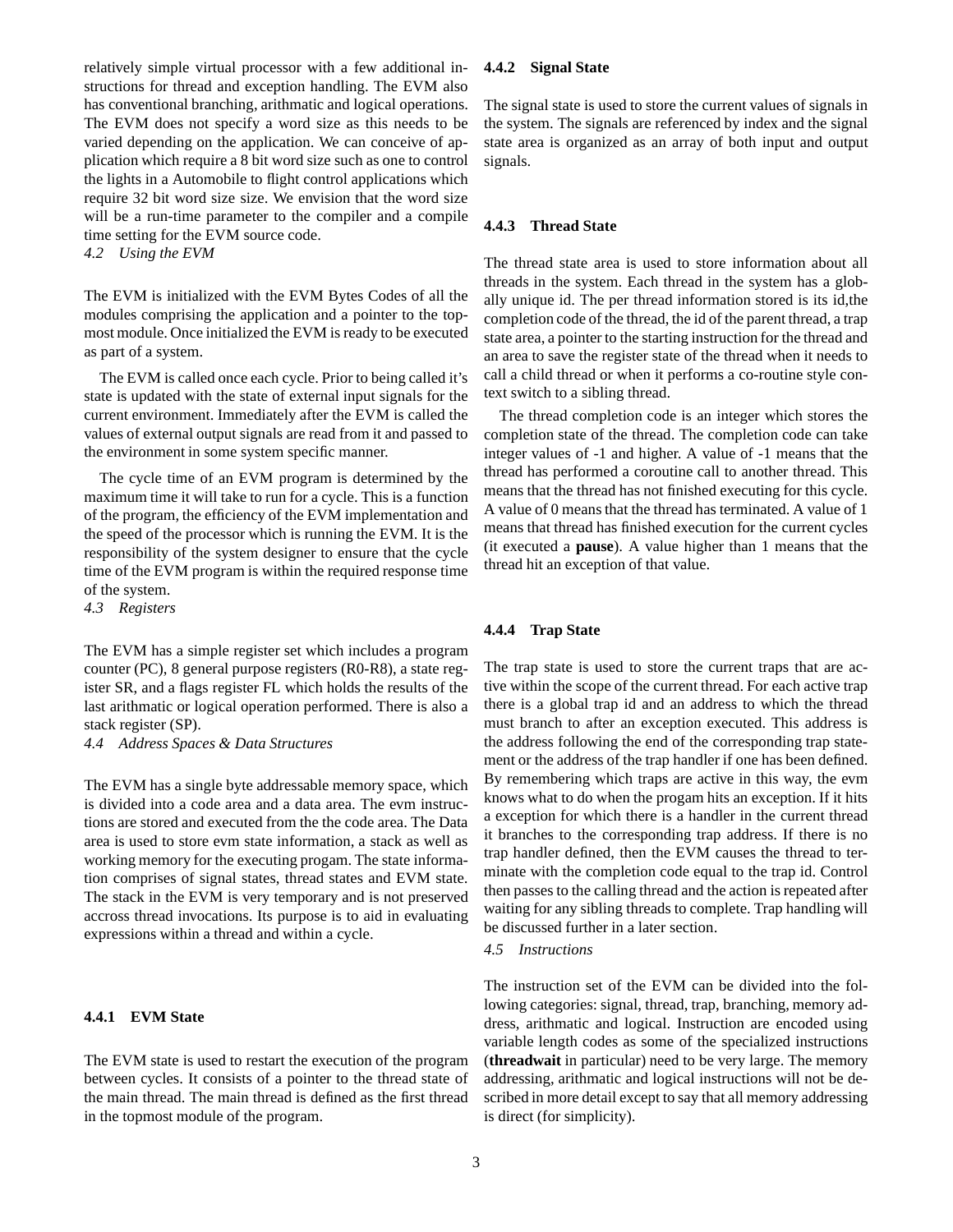Signal instructions are used to test for the presence of a signal and to emit a signal. All signals have unique numbers to the EVM. So it is assumed that the compiler will map signal names to globally unique numbers. The instruction **sigtst** *signum* tests for the presence of a signal. The instruction **sigemit** *signum* makes a signal present.

#### **4.5.2 Threads**

All threads in the system have a unique id. Threads are defined and undefined by the instructons **threaddef** *tid*, *addr* and **threaddel** *tid*. A thread is run by calling **threadrun** *tid* or by calling **threadwait** which runs and waits for multiple threads. The **threaddone** instruction explictly terminates the current thread and returns control to the calling thread.

The **threadrun** *tid* function is used to run a single thread. This function returns control back to the calling thread in the current cycle in one of three ways: the called thread terminates, finishes executing for the current cycle or terminates by executing an exception. Control returns to the called thread when the callee is either finished for the cycle or hasterminated without an exception, the instruction after the **threadrun** will be executed in the calling thread. If the thread terminates with an exception, then the calling thread will throw the corresponding exception.

The **pause** instruction is used to stop the thread for a current cycle. Control goes to the parent thread.

The **threadwait** instruction is used to run and wait for the completion of multiple threads. It is called with the count of child threads to wait for and a list of their id's. When **threadwait** is called in a cycle it goes through the threads id's in its list. It runs each thread in turn and checks their completion status. If all threads terminate, then the **threadwait** instruction finishes for the cycle and in the next cycle the instruction after **threadwait** will be executed. If the threads only finish for the cycle, then the **threadwait** instruction will be executed again in following cycles until all thread terminate or hit an exception. If a thread hits an exception it will terminate with completion code indicating an exception. In this case **threadwait** will wait for all other threads to finish for the current cycle and then cause an exception by executing **exit** *trapid*. If multiple threads that are being waited for by a threadwait terminate with an exception, then the threadwait raises the exception with the id equal to the maximum of the exception id (which are the completion codes) of the child threads. This mechanism in conjunction with the way that the Esterel compiler assign trap id's, ensures that the outermost exception is raised when multiple threads terminate with an exception.

As an example the following esterel code:

S1 | | S2

would be compiled to the following EVM instructions:

```
threaddef 5, S1_start;
threaddef 6, S2_start;
thr eadwait 2 , 5 , 6 ;
thr e adde l 5 ;
threaddel 6;
```
S1\_start: S1 **threaddone** ;

 $S2$ -start :  $S2$ **threaddone** ;

The example assumes that there are no causal relationships between S1 and S2 and that they can indead be run the order S1,S2.

If there is a complicated causal relationship between threads than the compiler can insert context switching instructions into the body of each thread to obtain the correct scheduling behaviour. The **threadswitch** *tid* instruction causes a co-routine style call to a sibling thread. To execute **threadswtch** the EVM notes that the thread is context switching by changing its completion code to -1. It then saves the current register state and jumps to the called thread. The called thread then returns to the calling thread by calling the **threadreturn** instruction.

Here is an example of an Esterel program which has complicated causal links:

```
output a , b , c , d , e ;
```
**pr e s ent** b **then emit** a **end** ; **pr e s ent** c **then emit** d **end** ;

**emit** b ; **pr e s ent** a **then emit** c **end** ; **pr e s ent** d **then emit** e **end** ;

This program will be compiled as:

```
threaddef 1, s1 start;
threaddef 2, s2_start;
thr eadwait 2 , 2 , 1 ;
```
 $s1$  start:

 $\Box$ 

|              | #present b then emit a end;                           |
|--------------|-------------------------------------------------------|
|              | threadreturn:<br>#present $c$ then emit $d$ end;      |
| s 2 _start : | threadreturn;<br>threaddone;<br>$#$ emit b            |
|              | threadswitch 1;<br>#present a then emit c end;        |
|              | . .<br>threadswitch 1;<br>#present d then emit e end; |
|              | threaddone:                                           |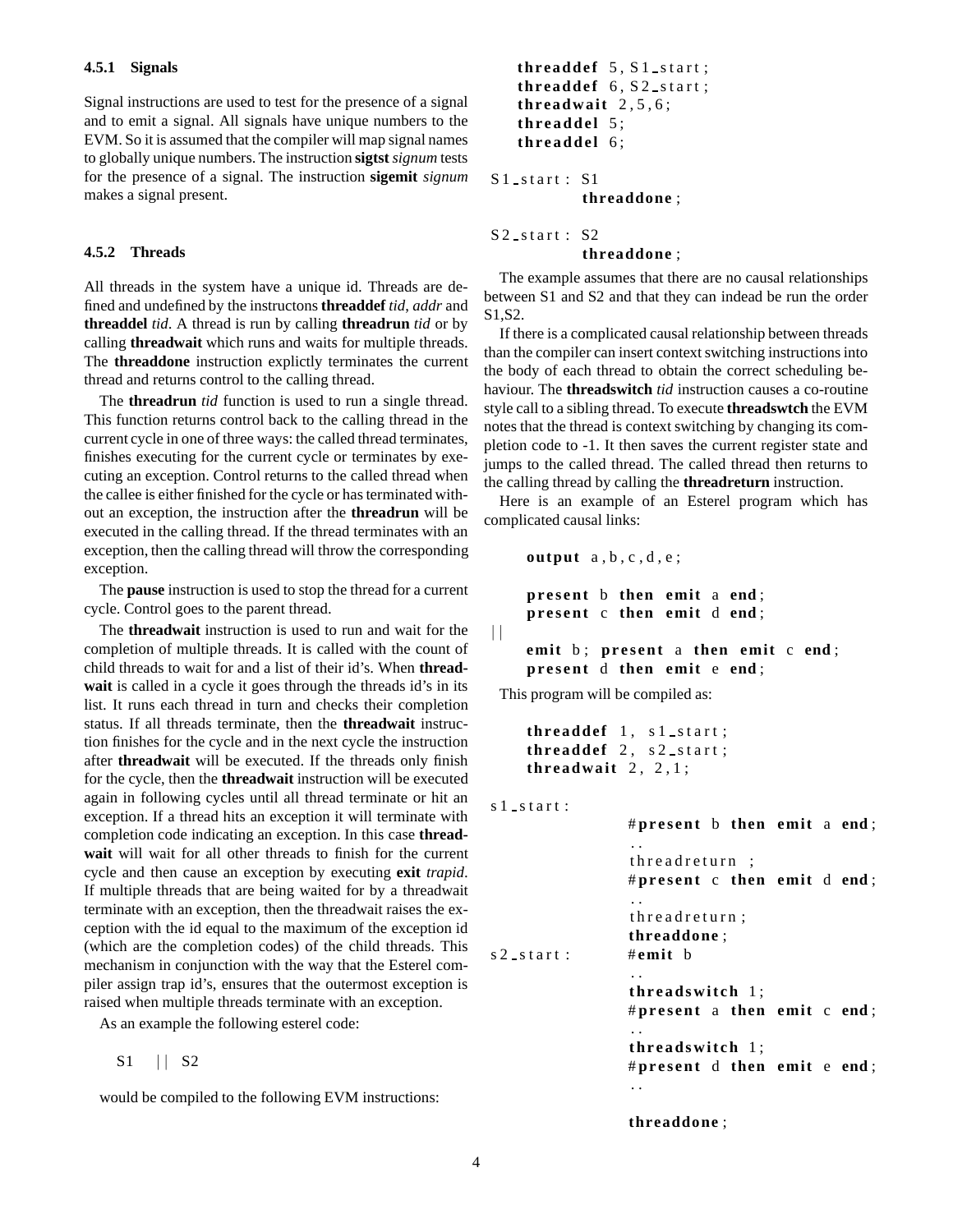The **tstthreadfinished** *tid* and **tstthreadterminated** *tid* instructions are logical operators which test if thread is finished for the current cycle or has terminated.

The thread handling instructions for the EVM have relatively low overhead and because the amount of saved state for each thread is small and because there is no memory management operations that needs to be performed.

### **4.5.3 Traps**

The EVM handles traps by recording the currently pending traps in each thread.All traps in the system have a unique id. The instruction **trapdef** *id*,*handleraddr*is used to tell the EVM the address to execute when the corresponding exception is executed. An exception is caused by executing the **exit** *trapid* instruction. When the exception is executed, the EVM searches for the trap definition in the current thread. When it find the definition it sends control to the instruction pointed to by the definition. This instruction is the one immediately after the corresponding Esterel trap statement or the start of the handler for that trap. If a trap is not defined in the current thread, the thread is terminated with a completion code equal to the trap id.

The **trapdel** *trapid* is used to undefine a trap from a thread. For example the following esterel code fragment:

```
trap T in
      s1 ;
      pr e s ent S then e x i t T end ;
      s2 ;
end
```
will be compiled as:

```
t r apde f 6 , tr a p e n d :
          # S1
           . .
          # pr e s ent S then
          . .
          e x i t 6
          . . .
          . . .
           # S2
trap end :
           t r apde l 6
```
## **5 Compiler for the EVM**

A Compiler was built by modifying the EC compiler developed by Edwards. EC was built using a compiler development environment called ESUIF. ESUIF structures the compiler as a set of compiler passes. In the ESUIF environment, compiler passes can be added or deleted independently making it a flexible environment to develop an Esterel compiler.

The EC compiler first transforms the input program graph into a form called the intermediate representation (IR). The IR was chosen to be close to C and also to capture Esterel facilities for premption, exceptions and concurrency. Our approach in building the compiler was to start with the IR and then transform it with new compiler passes that we defined until the resulting representation had a direct mapping to EVM instructions.

We dont use all the high level passes in the orginal EC. In particular we map abort statements to a combination of a trap and parallel statements. We do this because we think that this simplifies the IR.

A (strong) abort statement would be transformed from:

```
abort
        body
 when S
to:
 trap T in
       suspend body when S ;
       e x i t T
 \Boxloop
             pause ;
             pr e s ent S then e x i t T end
       end
```
**end** and the weak abort statement would be transformed from:

```
abort
           body
   when S
to:
   trap T in
         body
         e x i t T
   \Boxloop
                pause ;
                pr e s ent S then e x i t T end
         end
   end
```
The IR consists of the following constructs:

```
i f ( expr ) { stmts } e ls e { stmts }
label:
goto l a b e l :
break n :
resume { stmts }
continue
try \{stms \} catch 2 {stms}catch 3 { stmts }
parallel { resumes } catch 1 { stmts } catch 2 { st
```
The **if**, **label** and **goto** constructs have their traditional meanings.

**break** 1 is **pause** in Esterel. Break at higher levels than 1 represent an exception. A **break** 0 means that the current statment or thread has terminated for the current cycle and control passes to the subsequent statement.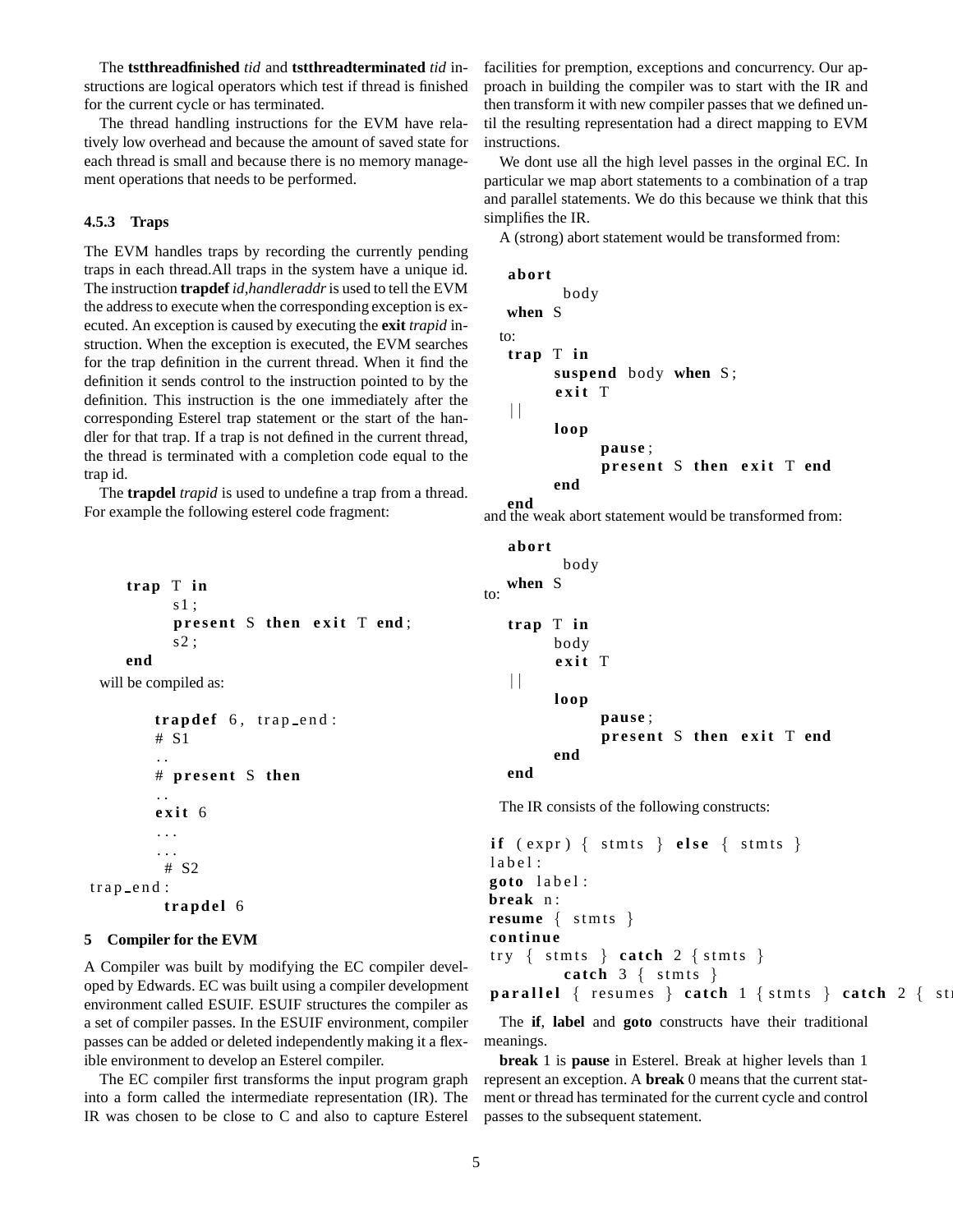The **resume** statement is a statement that can resume its body in subsequent cycles. A **resume** statement is resumed in subsequent cycles by executing the continue statment. We dont use this mechanism in our compiler as the EVM keeps track of state between cycles using the PC for each thread. So a resume construct is compiled by mapping the statements in its body.

## *5.1 Compiling the Try statement*

The try statement is the IR representation of an Esterel Trap statement and associated handlers. We translate it by adding trap definition instructions at the begining of the trap and putting in trapdel instructions at the end of the trap. So the following IR fragment:

```
try \{body
} cat ch 2 {
     st m ts -2\} catch 3 {
  st m ts -3}
```

```
would be compiled down to:
         t r apde f 2 , s t a r t h a n d l e r 2 ;
         t r apde f 3 , s t a r t h a n d l e r 3 ;
         body
         jmp end_trap;
start_handler_2:
         stmts_2jmp end trap;
start_handler_1:
         st m ts -2jmp end_trap:
end trap:

         t r apde l 3 ;
```
*5.2 Compiling the Parallel Statement*

The parallel statement is compiled by first adding **threadef** instructions to the begining of the statement and adding **threaddel** instructions to undefine the threads at the end of the statement. Then a threadwait instruction is added to run the threads and collect their termination status.

```
The Esterel code fragment:
```
S1 | | S2

```
is represented in the IR as:
```

```
p a r a l l e l {
    thread {
             pause
             emit A
    }
    thread {
             pause
             pause
             emit B
    }
}
```
and which is then compiled to:

```
threaddef 1, thread 1 start:
threaddef 2, thread 2-start:
thr eadwait 2 , 1 , 2
thr e adde l 1
thr e adde l 2
jmp parallel_1_end:
```

```
thread_1_stat:pause
         si g e m it 0
         threaddone
thread 2 start:
         pause
         pause
         si g e m it 1
         threaddone
```

```
parallel_1_end:
```
The ordering of thread id's in a **threadwait** instruction must take into account the causal relationships between threads. If this relationship is complex then threadswitch/threadreturn instructions must be inserted into the body of the threads in order to*5.3*maintain *Compiling* causality. *the Esterel Suspend Statement*

The **suspend** statement is primitive operation in Esterel, which is not translated by EC so we compiled it by transforming it into a loop running the body as a thread:

```
suspend body when S ;
```
becomes: